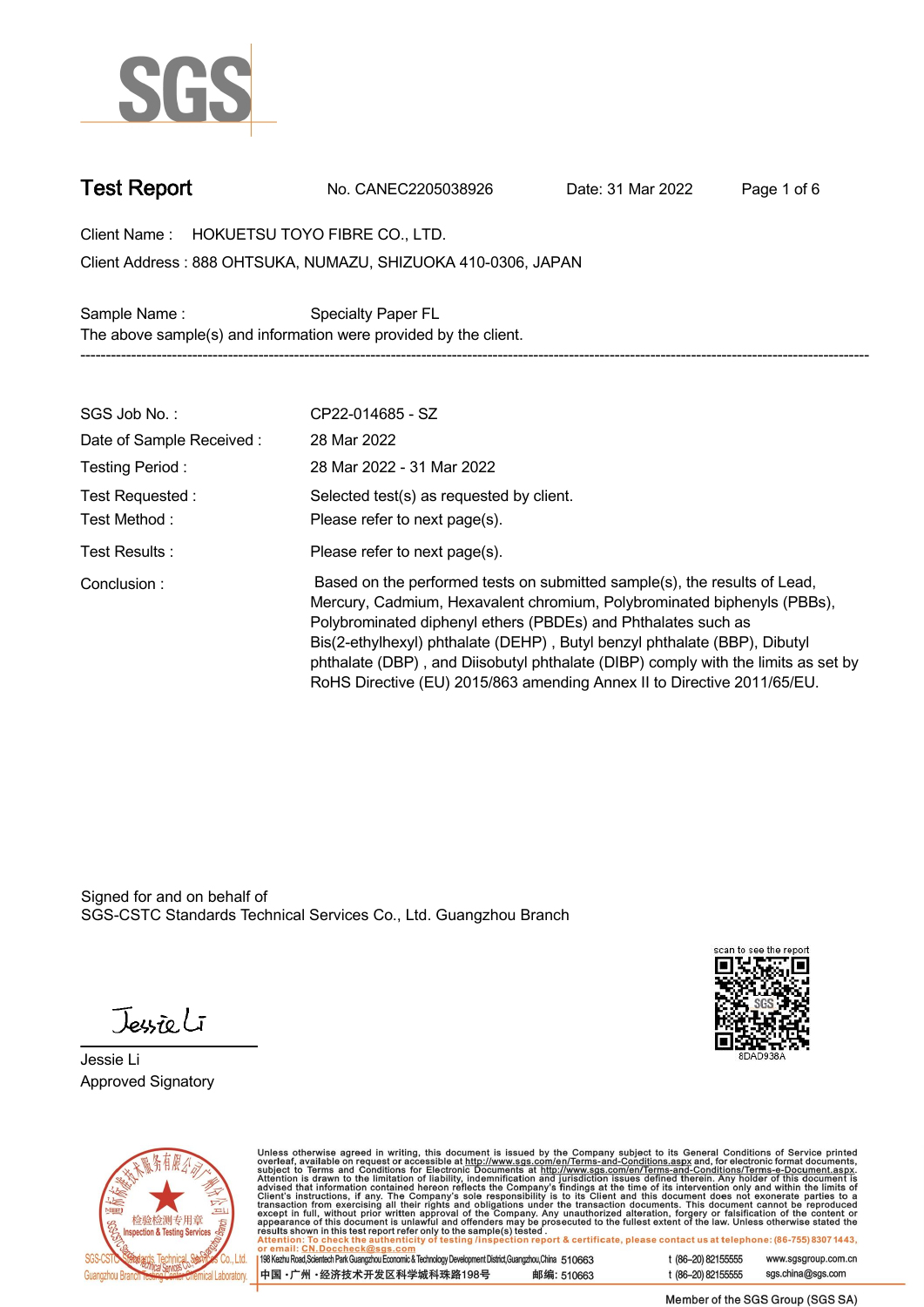

**Test Report. No. CANEC2205038926 . Date: 31 Mar 2022 . Page 2 of 6.**

**Test Results :.**

**Test Part Description : .**

| Specimen No.    | SGS Sample ID    | <b>Description</b> |  |
|-----------------|------------------|--------------------|--|
| SN <sub>1</sub> | CAN22-050389.026 | White paper        |  |

- **Remarks :.(1) 1 mg/kg = 1 ppm = 0.0001% .**
	- **(2) MDL = Method Detection Limit .**
	- **(3) ND = Not Detected ( < MDL ) .**
	- **(4) "-" = Not Regulated .**

## **RoHS Directive (EU) 2015/863 amending Annex II to Directive 2011/65/EU.**

**Test Method :. With reference to IEC 62321-4:2013+A1:2017, IEC 62321-5:2013, IEC 62321-7-2:2017 , IEC 62321-6:2015 and IEC 62321-8:2017, analyzed by ICP-OES , UV-Vis and GC-MS . .**

| Test Item(s)               | Limit | <u>Unit</u> | <b>MDL</b>               | <u>026</u> |
|----------------------------|-------|-------------|--------------------------|------------|
| Cadmium (Cd)               | 100   | mg/kg       | $\overline{2}$           | <b>ND</b>  |
| Lead (Pb)                  | 1,000 | mg/kg       | $\overline{2}$           | ND.        |
| Mercury (Hg)               | 1,000 | mg/kg       | $\overline{2}$           | <b>ND</b>  |
| Hexavalent Chromium (CrVI) | 1,000 | mg/kg       | 8                        | <b>ND</b>  |
| Sum of PBBs                | 1,000 | mg/kg       | $\overline{\phantom{a}}$ | <b>ND</b>  |
| Monobromobiphenyl          |       | mg/kg       | 5                        | ND.        |
| Dibromobiphenyl            | -     | mg/kg       | 5                        | <b>ND</b>  |
| Tribromobiphenyl           | -     | mg/kg       | 5                        | <b>ND</b>  |
| Tetrabromobiphenyl         |       | mg/kg       | 5                        | <b>ND</b>  |
| Pentabromobiphenyl         | -     | mg/kg       | 5                        | <b>ND</b>  |
| Hexabromobiphenyl          |       | mg/kg       | 5                        | ND.        |
| Heptabromobiphenyl         |       | mg/kg       | 5                        | ND.        |
| Octabromobiphenyl          | -     | mg/kg       | 5                        | <b>ND</b>  |
| Nonabromobiphenyl          |       | mg/kg       | 5                        | <b>ND</b>  |
| Decabromobiphenyl          |       | mg/kg       | 5                        | <b>ND</b>  |
| Sum of PBDEs               | 1,000 | mg/kg       | $\overline{\phantom{a}}$ | <b>ND</b>  |
| Monobromodiphenyl ether    |       | mg/kg       | 5                        | ND.        |
| Dibromodiphenyl ether      |       | mg/kg       | 5                        | <b>ND</b>  |
| Tribromodiphenyl ether     | -     | mg/kg       | 5                        | <b>ND</b>  |
| Tetrabromodiphenyl ether   |       | mg/kg       | 5                        | <b>ND</b>  |
| Pentabromodiphenyl ether   |       | mg/kg       | 5                        | <b>ND</b>  |



Unless otherwise agreed in writing, this document is issued by the Company subject to its General Conditions of Service printed overleaf, available on request or accessible at http://www.sgs.com/en/Terms-and-Conditions.as

| or email: CN.Doccheck@sqs.com                                                                                |            |                    |                     |
|--------------------------------------------------------------------------------------------------------------|------------|--------------------|---------------------|
| 198 Kezhu Road, Scientech Park Guangzhou Economic & Technology Development District, Guangzhou, China 510663 |            | t (86–20) 82155555 | www.sgsgroup.com.cn |
| ┃中国 •广州 •经济技术开发区科学城科珠路198号 ↓                                                                                 | 邮编: 510663 | t (86–20) 82155555 | sgs.china@sgs.com   |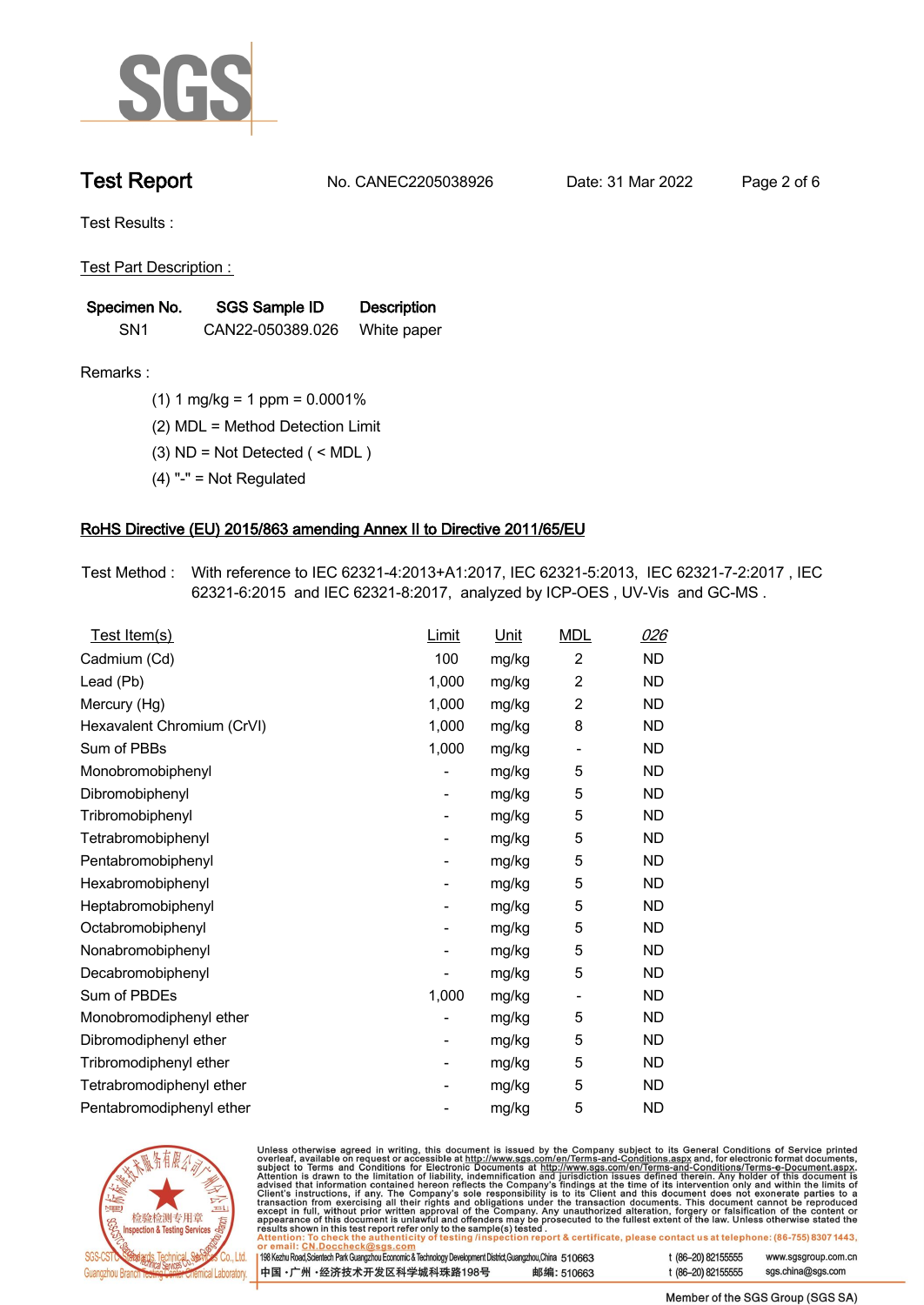

| <b>Test Report</b>                  | No. CANEC2205038926      |             |            | Date: 31 Mar 2022 | Page 3 of 6 |
|-------------------------------------|--------------------------|-------------|------------|-------------------|-------------|
| Test Item(s)                        | Limit                    | <u>Unit</u> | <b>MDL</b> | 026               |             |
| Hexabromodiphenyl ether             | ٠                        | mg/kg       | 5          | <b>ND</b>         |             |
| Heptabromodiphenyl ether            | ٠                        | mg/kg       | 5          | <b>ND</b>         |             |
| Octabromodiphenyl ether             | $\overline{\phantom{a}}$ | mg/kg       | 5          | <b>ND</b>         |             |
| Nonabromodiphenyl ether             | $\overline{\phantom{a}}$ | mg/kg       | 5          | <b>ND</b>         |             |
| Decabromodiphenyl ether             | -                        | mg/kg       | 5          | <b>ND</b>         |             |
| Dibutyl phthalate (DBP)             | 1.000                    | mg/kg       | 50         | <b>ND</b>         |             |
| Butyl benzyl phthalate (BBP)        | 1.000                    | mg/kg       | 50         | <b>ND</b>         |             |
| Bis (2-ethylhexyl) phthalate (DEHP) | 1.000                    | mg/kg       | 50         | <b>ND</b>         |             |
| Diisobutyl Phthalates (DIBP)        | 1.000                    | mg/kg       | 50         | ND                |             |

### **Notes :.**

**(1) The maximum permissible limit is quoted from RoHS Directive (EU) 2015/863.**

**(2) IEC 62321 series is equivalent to EN 62321 series**

**https://www.cenelec.eu/dyn/www/f?p=104:30:1742232870351101::::FSP\_ORG\_ID,FSP\_LANG\_ID:12586 37,25**

**(3) The restriction of DEHP, BBP, DBP and DIBP shall apply to medical devices, including in vitro medical devices, and monitoring and control instruments, including industrial monitoring and control instruments, from 22 July 2021..**



Unless otherwise agreed in writing, this document is issued by the Company subject to its General Conditions of Service printed<br>overleaf, available on request or accessible at http://www.sgs.com/en/Terms-and-Conditions.as

| 198 Kezhu Road,Scientech Park Guangzhou Economic & Technology Development District,Guangzhou,China   51 O663 |            |  |
|--------------------------------------------------------------------------------------------------------------|------------|--|
| 中国 •广州 •经济技术开发区科学城科珠路198号                                                                                    | 邮编: 510663 |  |

www.sgsgroup.com.cn

t (86-20) 82155555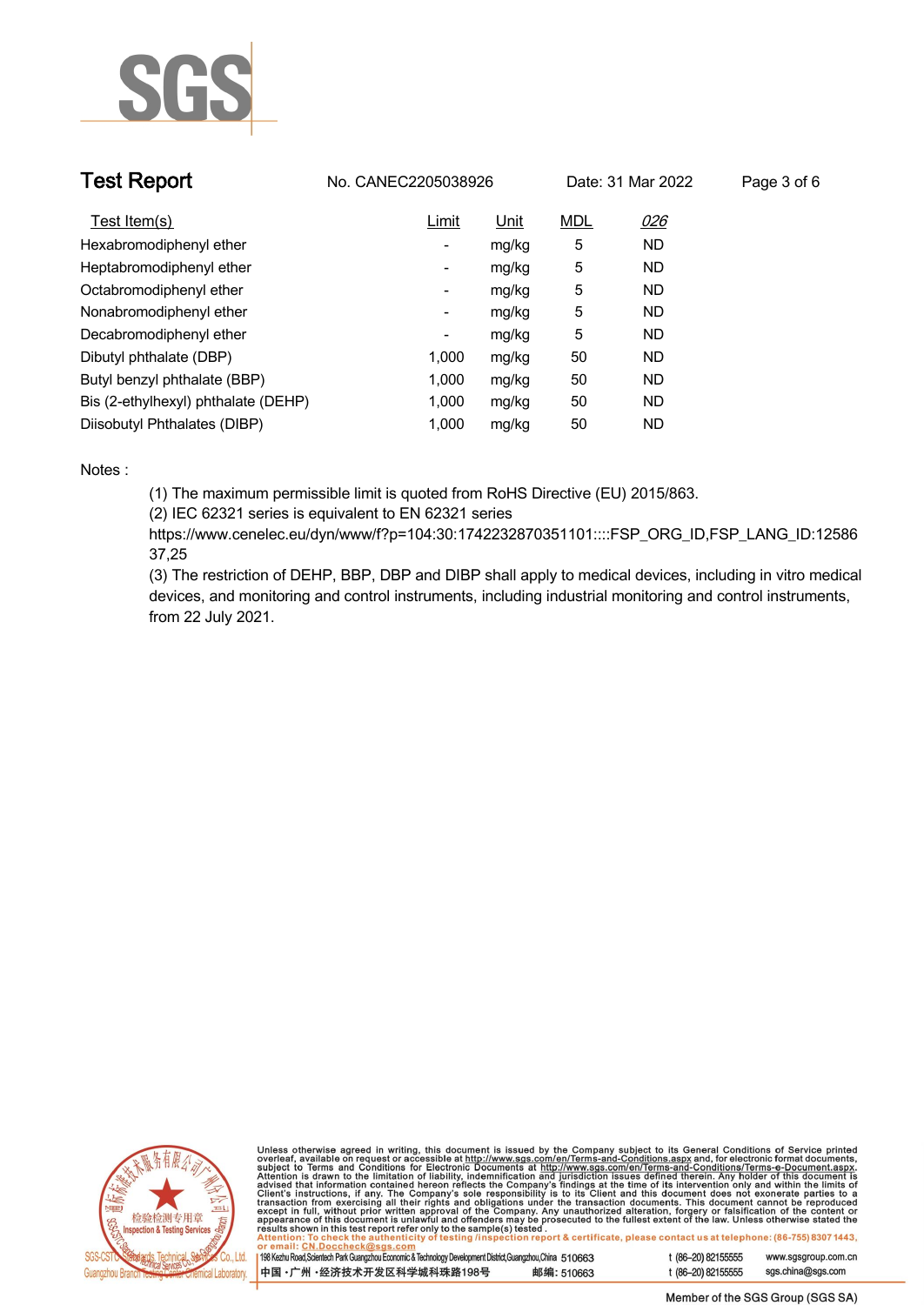

**Test Report. No. CANEC2205038926 . Date: 31 Mar 2022 . Page 4 of 6.**

## **ATTACHMENTS Pb/Cd/Hg/Cr6+/PBBs/PBDEs Testing Flow Chart**

**1) These samples were dissolved totally by pre -conditioning method according to below flow chart. (Cr6+ and PBBs/PBDEs test method excluded ).**





Unless otherwise agreed in writing, this document is issued by the Company subject to its General Conditions of Service printed<br>overleaf, available on request or accessible at <u>http://www.sgs.com/en/Terms-and-Conditions.a</u>

| 198 Kezhu Road,Scientech Park Guangzhou Economic & Technology Development District,Guangzhou,China   510663 |            |
|-------------------------------------------------------------------------------------------------------------|------------|
| 中国 •广州 •经济技术开发区科学城科珠路198号 ;                                                                                 | 邮编: 510663 |

t (86-20) 82155555 t (86-20) 82155555 sas.china@sas.com

www.sgsgroup.com.cn

Member of the SGS Group (SGS SA)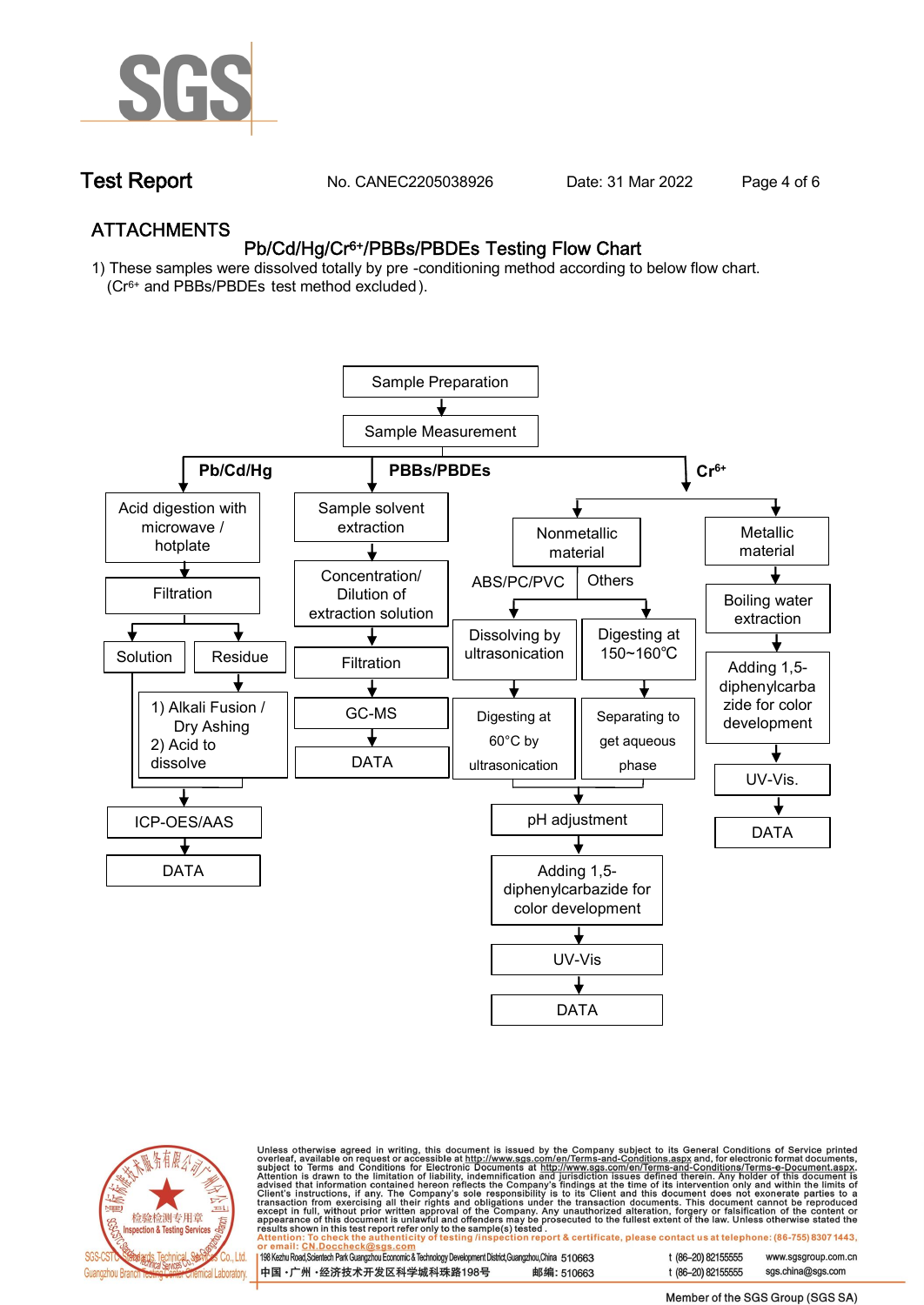

**Test Report. No. CANEC2205038926 . Date: 31 Mar 2022 . Page 5 of 6.**

# **ATTACHMENTS Phthalates Testing Flow Chart**





Unless otherwise agreed in writing, this document is issued by the Company subject to its General Conditions of Service printed<br>overleaf, available on request or accessible at http://www.sgs.com/en/Terms-and-Conditions.as

| 198 Kezhu Road,Scientech Park Guangzhou Economic & Technology Development District,Guangzhou,China 510663 |            |  |
|-----------------------------------------------------------------------------------------------------------|------------|--|
| 中国 •广州 •经济技术开发区科学城科珠路198号                                                                                 | 邮编: 510663 |  |

t (86-20) 82155555 sgs.china@sgs.com

www.sgsgroup.com.cn

t (86-20) 82155555